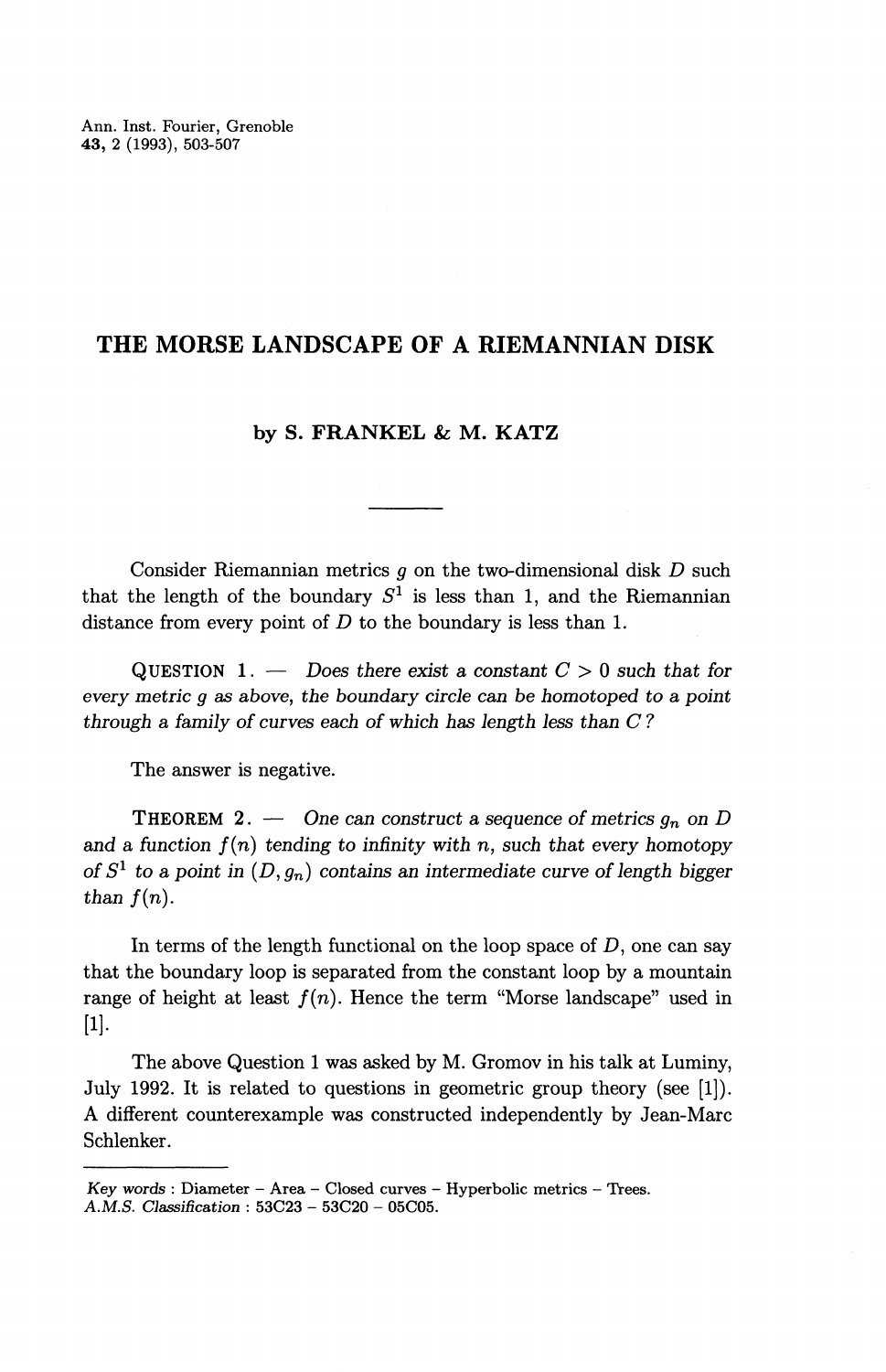Note that a counterexample cannot be obtained by attaching spikes to the standard disk, because the curve can pass over them one at a time. In our example the basic construction is not a spike but a "wall" (see below).

The proof uses a topological property of trees in the disk. If the tree is sufficiently complicated, then any homotopy of the boundary to a point will contain an intermediate curve that crosses several edges. If we now build a wall over the tree, the curve will have to climb over it several times and become very long. To prevent the curves from traveling along an entire edge, we make the edges of the tree long. This can be done either by redefining the Riemannian metric in coordinates adapted to the tree by making it large in the direction of the edges, or simply imbedding the edges in the standard disk by means of a sufficiently wiggly zig-zag contained in a thin neighborhood of the edge. It is conceptually simpler to reformulate this construction in terms of hyperbolic geometry as follows.

**PROPOSITION**  $2\frac{1}{2}$ . — Let  $T \subset D$  be a tree. There exists a metric *h on the disk with the following properties :*

(i) *h is hyperbolic on the complement ofT.*

(ii) *the circumference equals 1 and the Riemannian distance from every point of D to the boundary is*  $\leq 1$ .

(iii) *the distance* between *any two non-adjacent edges ofT is at least 1.*

*Proof.* — Let  $U = U_c$  be the unit ball in the hyperbolic plane of curvature  $-c^2$ . Let  $q > 0$  and consider a regular 2q-gon with geodesic sides inscribed in the unit ball. As  $c \to \infty$ , the length of the side tends to 2. Choose c suffficiently large so the sides have length 1.

Every tree *T* with *q* edges can be thought of as a circle subdivided into *2q* arcs with a suitable identification among pairs of arcs (compare with the projection of the boundary of an  $\epsilon$ -neighborhood of  $T \subset \mathbb{R}^2$  to T). Here two neighboring arcs are identified if and only if their common point projects to a terminal vertex of *T.*

We partition the circle  $\partial U$  by the vertices of the regular 2*q*-gon. Let  $f : \partial U \to T$  be the (locally isometric) projection. Then  $T \cup_f U$  is homeomorphic to the sphere  $S^2$ . Let  $\epsilon > 0$  be chosen so that the concentric ball  $B_{\epsilon} \subset U$  is of circumference 1. We now set  $(D, h) = (T \cup_f U) \setminus B_{\epsilon}$ . Then the metric is hyperbolic on  $D \setminus T$ , and has infinite positive ball  $B_{\epsilon} \subset U$  is of circumference 1. We now set  $(D, h) = (T \cup_{f} U) \setminus B_{\epsilon}$ . Then the edges of *T.* Property (iii) is satisfied by construction.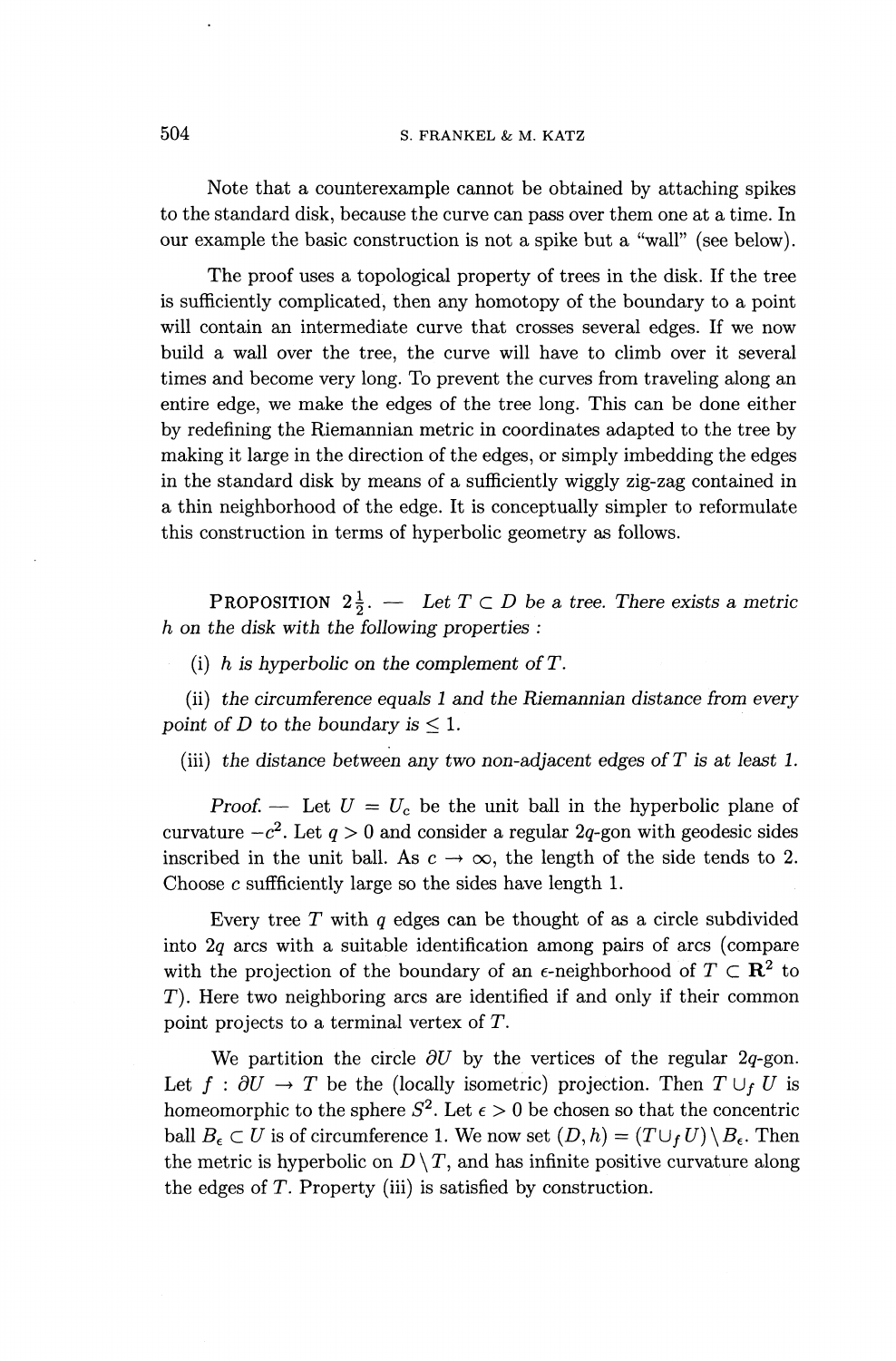*Proof of Theorem* 2. — We perturb the homotopy so as to satisfy the hypothesis of Proposition 5 below. The perturbation does not substantially increase the length of the curves, and does not increase the number of the (closed!) edges crossed by each curve. Now Proposition 5 provides a curve  $\gamma$  meeting a large number of edges. Since the valence at each vertex is bounded (by 3), we can choose a long sequence of non-neighboring edges crossed consecutively by  $\gamma$ . By Proposition  $2\frac{1}{2}$ , the length of the sequence is a lower bound for the length of  $\gamma$ , proving the theorem.

We give an inductive definition of a binary tree.

**DEFINITION** 3. — The binary tree  $T_1$  of height 1 is a point, which is its own root. The binary tree  $T_{n+1}$  of height  $n+1$  is constructed by *choosing its root and joining it by two edges to the roots of two binary trees of height n.*

LEMMA 4. — The tree  $T_n$  has  $2^n - 1$  vertices. Removing an edge *separates*  $T_n$  *into two connected components, one of which contains the root, and the other is another binary tree*  $T_{n'}$  *of height*  $n' < n$ *.* 

The proof is obvious.

**PROPOSITION** 5. — Imbed the binary tree  $T_n$  in the disk D. *Consider a homotopy of the boundary*  $S^1$  to a point such that each *intermediate curve passes through at most one vertex of*  $T_n$ *. Then some* intermediate curve meets at least  $O\left(\frac{n}{\ln n}\right)$  edges of  $T_n$ .

*Proof.* — Given a curve  $\gamma \subset D$  not passing through any of the vertices of  $T_n$ , we may consider the number of vertices of  $T_n$  with respect to which  $\gamma$  has even winding number. Such vertices will be called even (with respect to  $\gamma$ , and the others odd.

Every integer between 1 and  $2^n - 1$  must occur as the number of even vertices of some intermediate curve. Indeed, at the beginning of the homotopy this number is 0, at the end it is  $2^{n} - 1$ , and the vertices are passed one at a time, hence change their parity one at a time.

The idea of the proof is to find a number "poorly representable" as a sum (with  $\pm$  signs) of numbers of the form  $2^n - 1$ . It is technically easier to show that such a number exists than to exhibit the number.

**LEMMA** 6. — Let  $T_n \subset D$  be a binary tree and let  $\gamma \subset D$  be a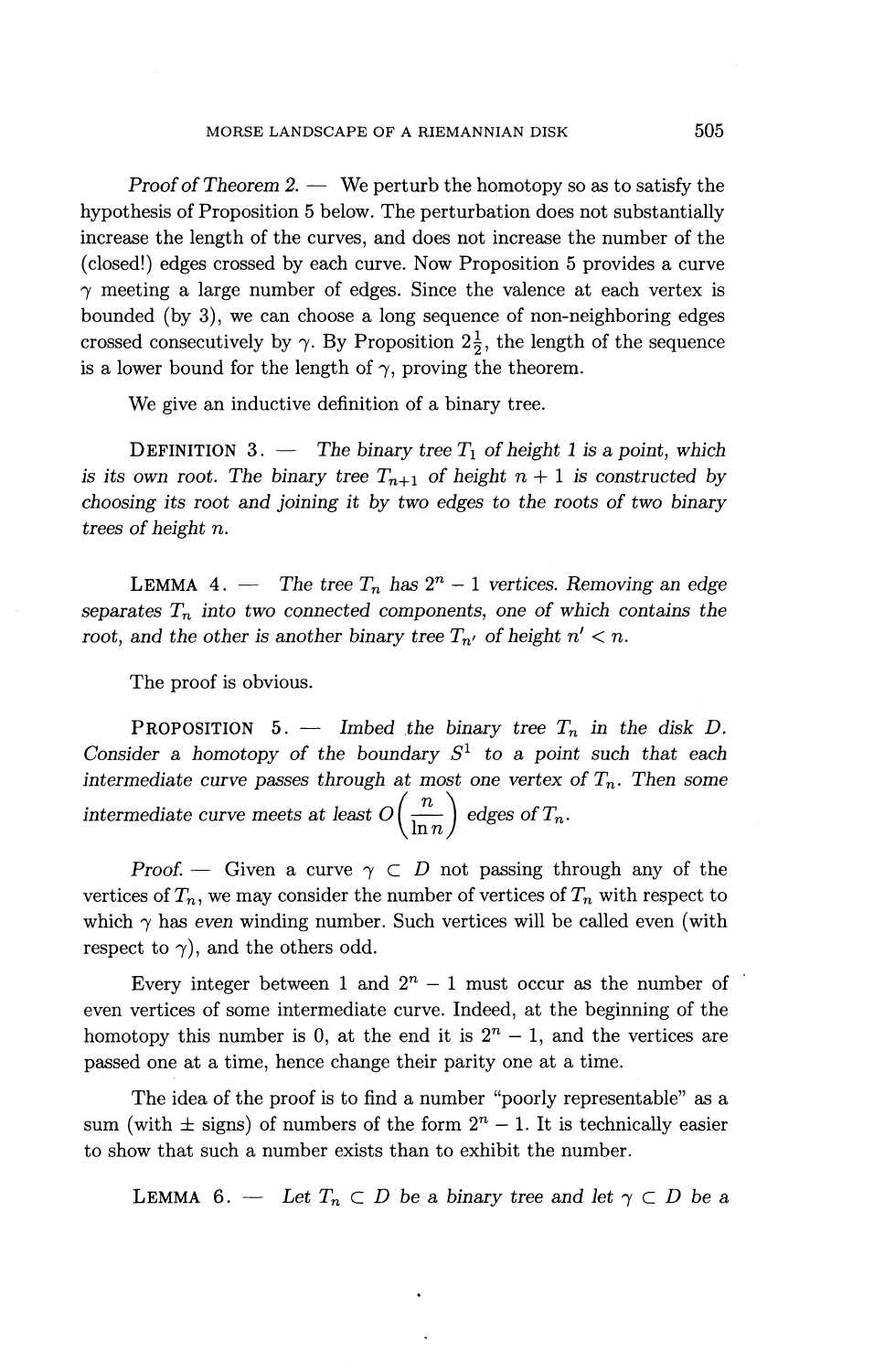*curve not passing through any vertex of*  $T_n$ . Suppose  $\gamma$  meets  $T_n$  in k edges  $e_1, \ldots, e_k$ . Let  $n_i$  be the height of the binary tree  $T_{n_i}$  separated by removing  $e_i$  (see Lemma 4), and  $a_i$  the winding number of  $\gamma$  with respect to the root *of*  $T_n$ . Then the number of even vertices of  $T_n$  can be written in the form

$$
p_0 + \sum_{i \in S} (-1)^{a_i} (2^{n_i} - 1).
$$

*Here*  $p_0$  *is 0 if the root of*  $T_n$  *is odd, and*  $2^n - 1$  *if it is even, while*  $S \subset \{1, \ldots, k\}$  is a subset.

*Proof.* — The proof is in the spirit of de Morgan's law in set theory. The binary trees  $T_{n_i}$  are partially ordered by inclusion. The unique maximal element is  $T_n$  itself. Trees nearest for the partial order will be called neighbors. Clearly each  $T_{n_i}$  has a unique bigger neighbor.

First we suppose that the curve meets an edge of  $T_n$  no more than once, and that the intersection is transverse. Then the roots of a pair of neighbors always have opposite parity, and  $S = \{1, \ldots, k\}.$ 

Assume that the root of  $T_n$  is odd. Then the set of even vertices is the disjoint union of the smaller neighbors of  $T_n$ , minus the disjoint union of the smaller neighbors of these neighbors, plus the third neighbors, etc. This proves the formula in the case of odd root. Otherwise we have to start with  $T_n$  itself and so get the extra summand  $p_0 = 2^n - 1$ .

Without the assumption of unique transversal intersection, the parity of the roots of two neighbors may be the same. We delete from the partial order those trees whose bigger neighbor has a root of the same parity. The remaining trees define the set  $S \subset \{1, \ldots, k\}$  of the lemma.

Returning to the proof of Proposition 5, we note that each cut  $e_i$  gives rise to  $2n$  possibilities (the height of the separated tree  $T_{n_i}$  and the parity of the root of  $T_{n_i}$ ). Thus there are at most  $(2n)^{k+1}$  possible numbers of even vertices that can be represented by *k* cuts. Since we need to represent  $2^{n}-1$  of them, we must have the inequality  $(2n)^{k+1} > 2^{n}-1$ , which implies that of Proposition 5.

With an additional assumption on the "monotonicity" of the homotopy, we can provide a linear lower bound for the number of crossings. If the curve sweeps out the disk without coming back upon itself, we can think of the curves as level sets of a real valued function.

PROPOSTION 7. — *Every continuous real-valued function on a binary tree of height n has a level set with at least n/2 points.*